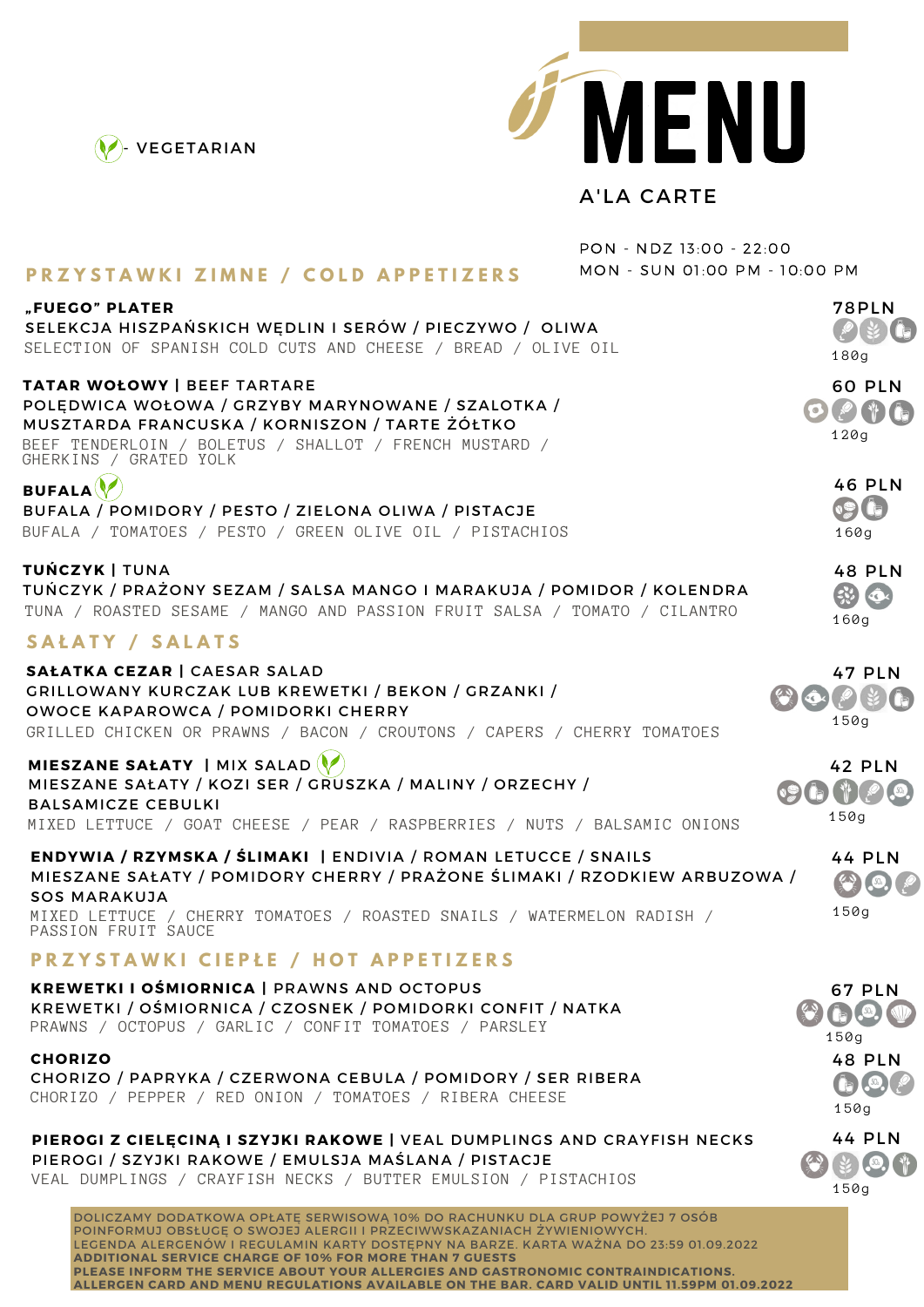



## A'LA CARTE

PON - NDZ 13:00 - 22:00 MON - SUN 01:00 PM - 10:00 PM

## **Z U P Y / S O U P S**

| LUFI / JUUFJ                                                                                                                                                                                                                                                                                                       |                                                                                           |
|--------------------------------------------------------------------------------------------------------------------------------------------------------------------------------------------------------------------------------------------------------------------------------------------------------------------|-------------------------------------------------------------------------------------------|
| <b>ZUPA KOKOSOWA Z KURCZAKIEM   COCONUT SOUP WITH CHICKEN</b><br>KOKOS / KURCZAK / PIECZARKI / KOLENDRA / CHILLI<br>COCONUT / CHICKEN / MUSHROOMS / CORIANDER / CHILLI                                                                                                                                             | <b>38 PLN</b><br>$\mathcal{L}(\mathcal{L})$<br>200ml                                      |
| <b>BULION DROBIOWY   POULTRY BROTH</b><br>DOMOWY MAKARON / MARCHEWKA / NATKA<br>HOMEMADE PASTA / CARROT / PARSLEY                                                                                                                                                                                                  | <b>30 PLN</b><br>0 1 3<br>200ml                                                           |
| <b>KREM Z PIECZONEGO KALAFIORA   BAKED CAULIFLOWER CREAM (</b><br>KALAFIOR / POMIDORY CONCASE / AWOKADO / ZIELONA OLIWA<br>CAULIFLOWER / CONCASE TOMATOES / AVOCADO / GREEN OLIVE OIL                                                                                                                              | <b>36 PLN</b><br>200ml                                                                    |
| <b>MAKARONY / PASTA</b>                                                                                                                                                                                                                                                                                            |                                                                                           |
| <b>KREWETKI   PRAWNS</b><br>MAKARON MACCHERONI AL TORCHINO / KREWETKI / CHILLI /<br>CZOSNEK / POMIDORY / PARMEZAN / NATKA<br>PASTA MACCHERONI AL TORCHIO / PRAWNS / CHILLI /<br>GARLIC / TOMATOES / PARMESAN / PARSLEY                                                                                             | <b>50 PLN</b><br>220g                                                                     |
| <b>GNOCCHI</b><br>KLUSKI ZIOŁOWE / FASOLKA / BÓB / GROSZEK / KASZTANY / SER MANCHEGO/<br><b>CHIPSY ARBUZOWE</b><br>HERB DUMPLINGS / BEANS / BROAD BEANS / PEAS / CHESTNUTS / MANCHEGO CHEESE /<br>WATERMELON CHIPS                                                                                                 | <b>46 PLN</b><br>$\left( \frac{\varsigma_{0}}{\varsigma_{1}}\right)$<br>$\bullet$<br>220g |
| <b>POMAROLA</b><br>MAKARON LINGUINE / SOS ZE ŚWIEŻYCH POMIDORÓW / BAZYLIA<br>LINGUINE PASTA / FRESH TOMATO SAUCE / BASIL                                                                                                                                                                                           | <b>46 PLN</b><br>220g                                                                     |
| <b>PIZZA FUEGO</b>                                                                                                                                                                                                                                                                                                 |                                                                                           |
| PIZZA MARGHERITA<br>SOS POMODORO / MOZZARELLA / BAZYLIA<br>POMODORO SAUCE / MOZZARELLA / BASIL                                                                                                                                                                                                                     | <b>43 PLN</b><br>24cm                                                                     |
| PIZZA SALAMI & SERRANO<br>SZYNKA SERRANO / SALAMI MILANO / PIECZARKI / SOS POMODORO / MOZZARELLA /<br><b>BAZYLIA</b><br>SERRANO HAM / SALAMI MILANO / MUSHROOMS / POMODORO SAUCE / MOZZARELLA / BASIL                                                                                                              | <b>53 PLN</b><br>$24$ cm                                                                  |
| <b>FOCACCIA</b><br>TYMIANEK / MASŁO CZOSNKOWE / MARYNOWANE OLIWKI<br>THYME / GARLIC BUTTER / PICKLED OLIVES                                                                                                                                                                                                        | <b>28 PLN</b><br>$\sqrt{2}$<br>120g                                                       |
| DOLICZAMY DODATKOWA OPŁATE SERWISOWA 10% DO RACHUNKU DLA GRUP POWYŻEJ 7 OSÓB<br>POINFORMUJ OBSŁUGE O SWOJEJ ALERGII I PRZECIWWSKAZANIACH ŻYWIENIOWYCH.<br>LEGENDA ALERGENÓW I REGULAMIN KARTY DOSTĘPNY NA BARZE. KARTA WAZNA DO 23:59 01.09.2022<br><b>ADDITIONAL SERVICE CHARGE OF 10% FOR MORE THAN 7 GUESTS</b> |                                                                                           |

**PLEASE INFORM THE SERVICE ABOUT YOUR ALLERGIES AND GASTRONOMIC CONTRAINDICATIONS. ALLERGEN CARD AND MENU REGULATIONS AVAILABLE ON THE BAR. CARD VALID UNTIL 11.59PM 01.09.2022**